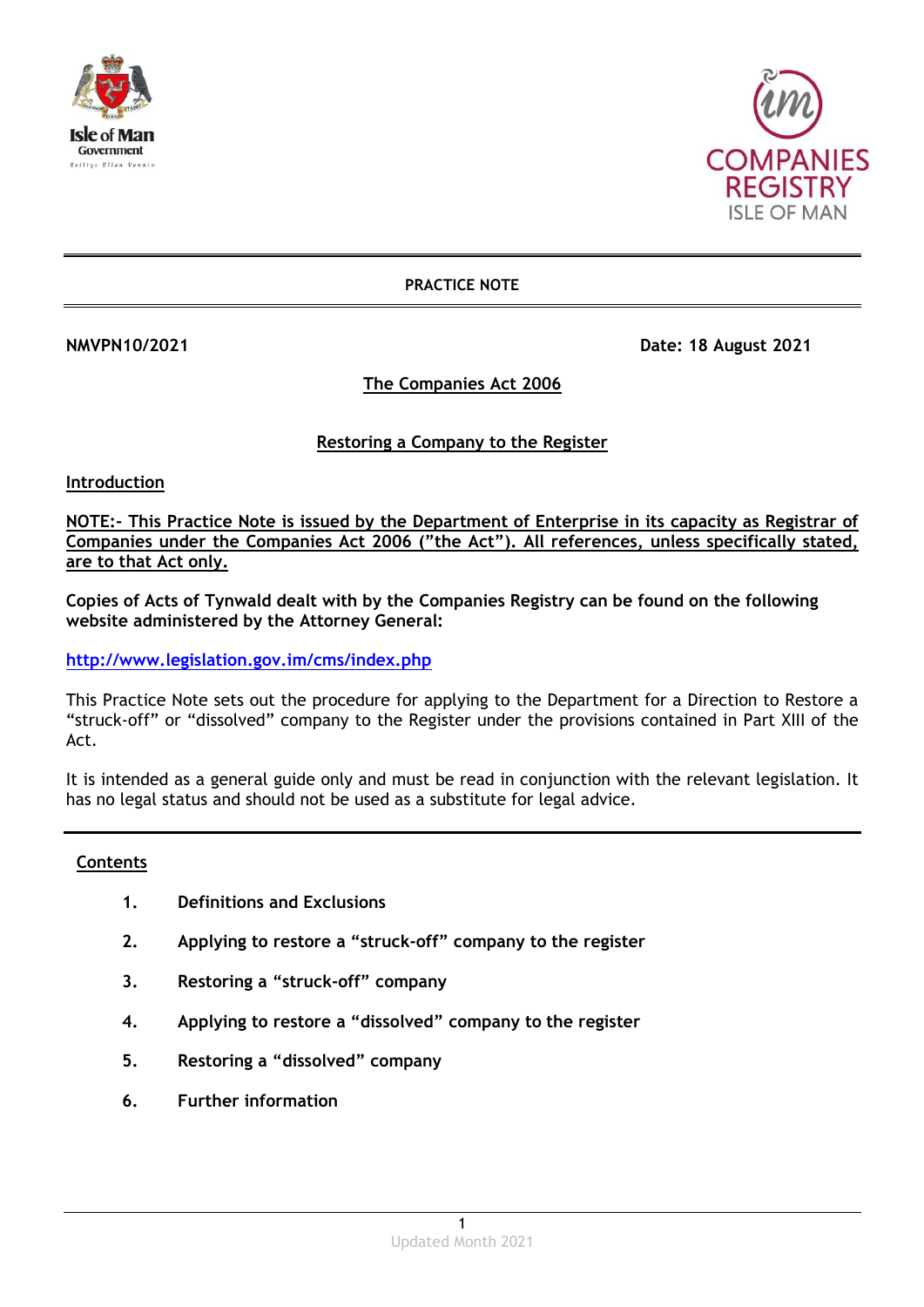## **1. Definitions and Exclusions**

1.1 There are two instances where an administrative application can be made to the Department for restoration to the register. That is in respect of a "struck-off" company or a "dissolved" company. These are defined in the Act as:

- (a) "struck-off" means a company which has been removed from the register under section 183 for failure to have a registered agent or file its annual return and less than six years have passed since the date of strike-off. After six years, the company is classed as "dissolved".
- (b) "dissolved" means (i) a company which has been "struck-off" and six years have passed since it was removed from the register; or (ii) a company which has obtained a Declaration of Dissolution under section 190.
- 1.2 An application **cannot** be made by a company which has been put into liquidation and wound up. In such a case, application must be made to Court for an order restoring the company to the register.
- 1.3 Where a company is "struck-off", any aggrieved person may appeal to Court within 12 weeks against the strike-off. After that appeal period, there is no provision for applying to Court for restoration until the company is classed as "dissolved", i.e. six years after its strike-off date and in the intervening period the procedure outlined in this Practice Note must be used.
- 1.4 Where a company is "dissolved", the procedure outlined in this Practice Note may be used, or an application can be made to Court by the company, any director, member or creditor, or its liquidator for an order for restoration within 12 years of the date of dissolution.
- 1.5 **PLEASE NOTE – The Department has no power to require that the public record be brought up to date as part of the restoration procedure. On restoration, however, the company may be in default will its statutory filing obligations and action may be started at any time under section 183 with a view to striking the name of the company off the register. Persons having an interest in the affairs of the company should seek legal advice as to the courses of action open to protect their interest. Applicants should also note that a new registered agent may need to be appointed if the former agent is not willing to act after restoration.**

## **2. Applying to restoring a "struck-off" company to the register**

- 2.1 A company which has been struck off the register under section 183 can apply within **six years** from the date it was struck off using the following procedure.
- 2.2 The company, a creditor, a member or a liquidator may apply using Form IM33.
- 2.3 The form, which is available from the website [www.gov.im/categories/business-and](http://www.gov.im/categories/business-and-industries/companies-registry)[industries/companies-registry](http://www.gov.im/categories/business-and-industries/companies-registry) must be completed by the applicant and, **in addition**, by the proposed registered agent of the company once restored.
- 2.4 There is a filing fee (**currently £1185**) payable on submission of the form. The restoration of a company will be delayed until any cheque exceeding £1,000 is cleared, unless the cheque is drawn on the account of a license holder.
- 2.5 The applicant must also
	- (1) arrange for any outstanding fees to be submitted at the same time as the application for restoration: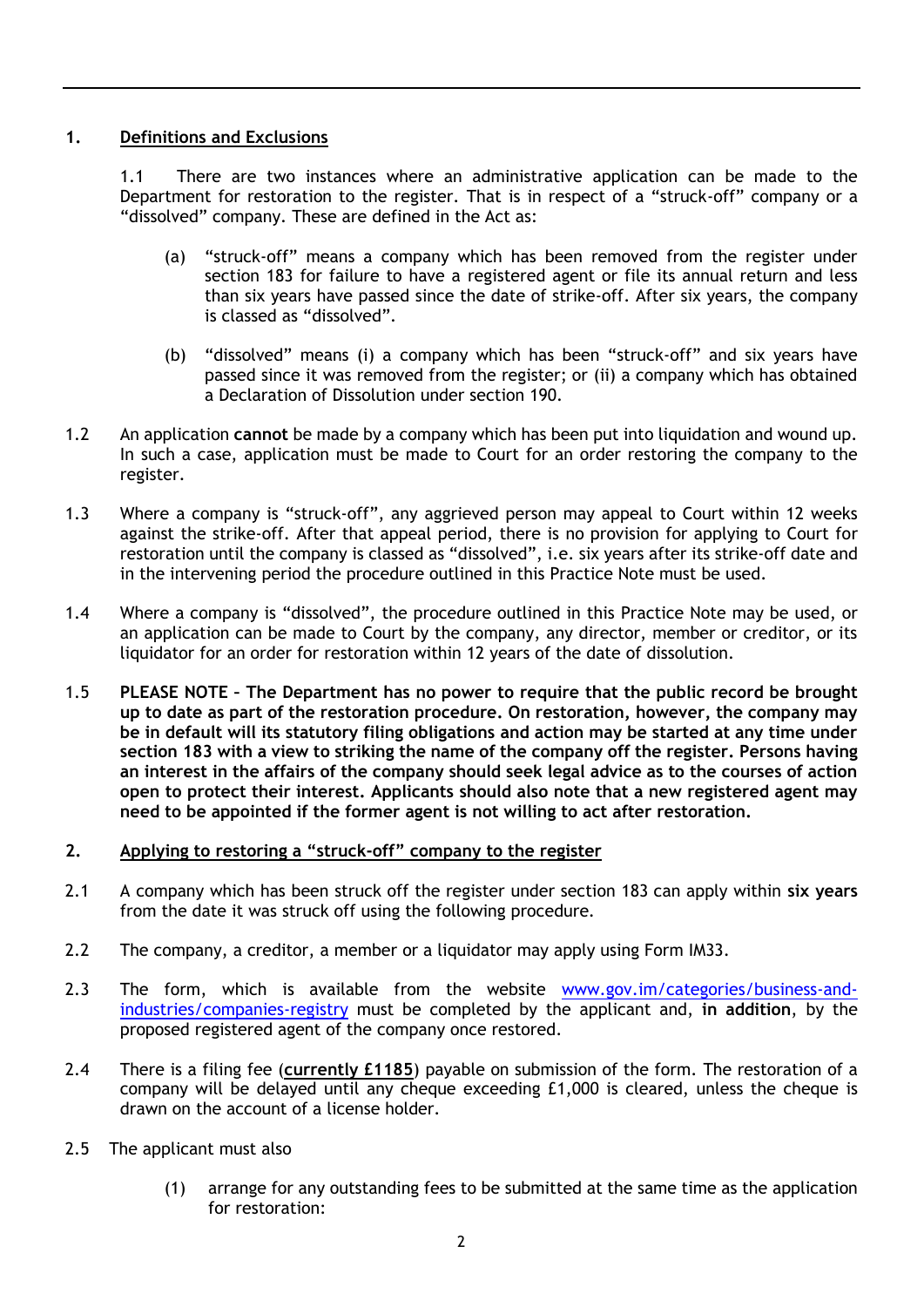- (2) arrange for a new registered agent to be appointed if the previous one is not willing to act and
- (3) ensure that the company name is acceptable for registration or arrange to change it if it is not so.
- **2.6 PLEASE NOTE: The applicant is not required to advertise the intention to apply for restoration nor is the Department required to give notice of receipt of the application. Neither is the Department able to accept an objection to the restoration from any person.**
- 2.7 Once the application has been received, the Department will decide if the company can be restored or not (See below "Restoring a "struck-off company").

### **3. Restoring a "struck-off" Company**

- 3.1 The Department can restore a "struck-off" company only if
	- (1) the application form and all outstanding fees are submitted;
	- (2) a person holding a Fiduciary Services Acts licence has agreed to act as registered agent and
	- (3) we are satisfied that it would be fair and reasonable to restore the company name.
- 3.2 If those conditions are met, we will issue a certificate of restoration to the register without further reference to the applicant and send a copy of that certificate to the applicant. Upon restoration, the company is deemed never to have been struck off the register.
- 3.3 If we refuse to restore the company, the applicant has the right of appeal to Court under section 187(4) of the Act against such refusal.

#### **4 Applying to restore a "dissolved" company to the register**

- 4.1 A company which is classed as "dissolved" (see paragraph 1.1 (b) above) can apply to be restored to the register within **twelve years** from the date it was deemed to be dissolved.
- 4.2 The company itself, or any director, member or creditor, can make an application using Form IM34.
- 4.3 The form is available from the website [www.gov.im/categories/business-and](http://www.gov.im/categories/business-and-industries/companies-registry)[industries/companies-registry](http://www.gov.im/categories/business-and-industries/companies-registry) .
- 4.4 Before making an application, the applicant must have posted to each director, member and the registered agent at the date of the company's dissolution a notice stating that the applicant proposes to apply to us for a Direction restoring the company to the Register and that, unless written objection is made to us within one month of the date the notice was or posted, we may make a Direction restoring the company to the register.
- 4.5 The application must be accompanied by a copy of the notice described in paragraph 4.4 above. There is a prescribed fee for the application (currently £1200), which must be paid at the time the application is submitted for registration. The restoration of a company will be delayed until any cheque exceeding £1,000 is cleared, unless the cheque is drawn on the account of a license holder.
- 4.6 Once the application has been accepted, we will publish in one newspaper in the IOM, on our website and in an index available for inspection at our public counter, a notice to the effect that an application for restoration has been received.